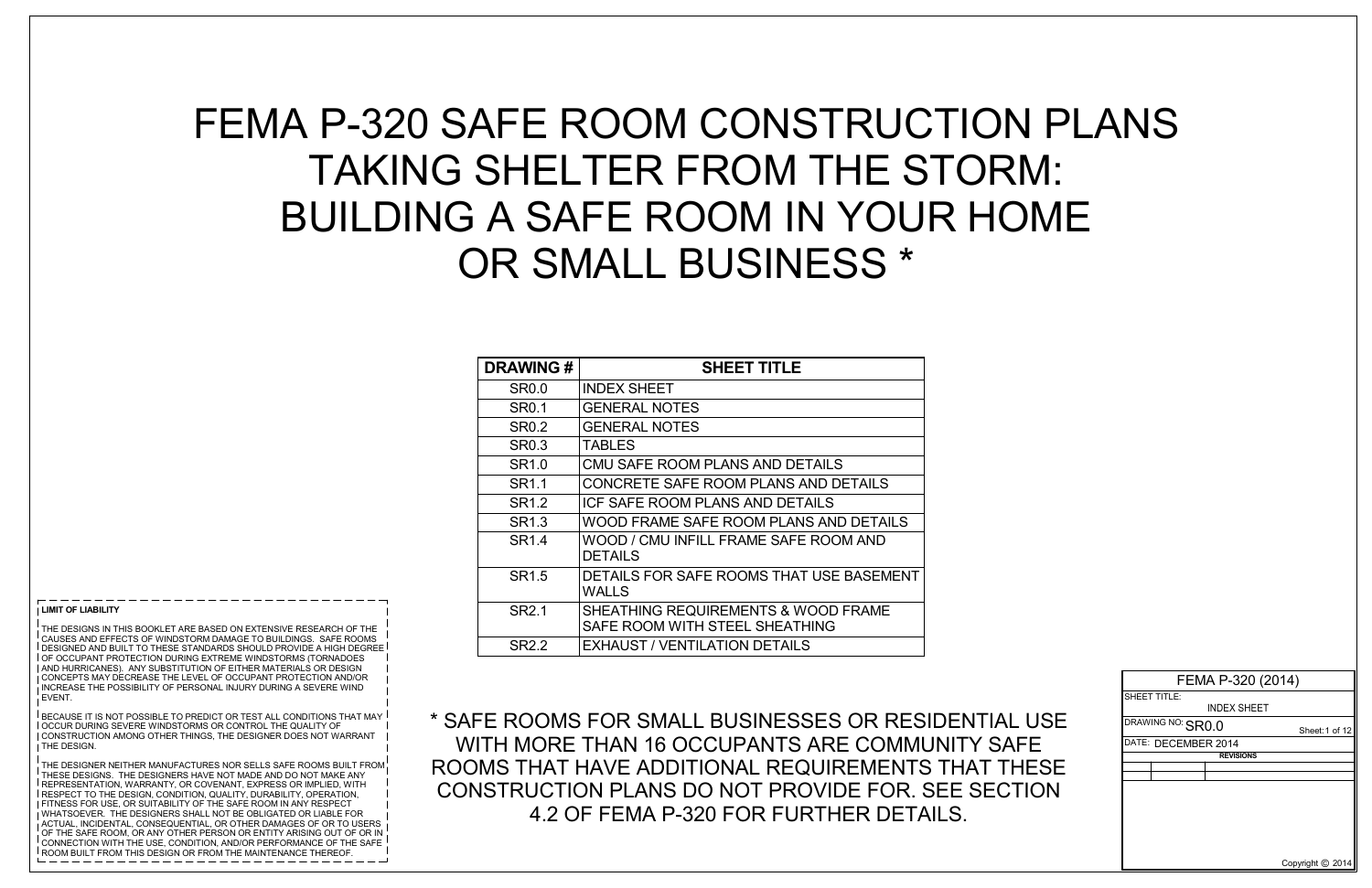#### **GENERAL NOTES**

- 1. REINFORCING BAR DETAILING, FABRICATING, AND PLACING SHALL CONFORM TO THE "ACI STANDARD: DETAILS AND DETAILING OF CONCRETE REINFORCEMENT" (ACI 315) AND THE "MANUAL OF ENGINEERING AND PLACING DRAWINGS FOR REINFORCED CONCRETE STRUCTURES" (ACI 315R) BY THE AMERICAN CONCRETE INSTITUTE. THE MOST CURRENT EDITIONS OF CONCRETE REINFORCING STEEL INSTITUTE'S "REINFORCING BAR DETAILING" AND "PLACING REINFORCING BARS" MAY ALSO BE USED.
- 2. REINFORCING STEEL SHALL CONFORM TO THE REQUIREMENTS OF ASTM A615. REINFORCING SHALL BE GRADE 60 (FY=60 KSI) DEFORMED BARS FOR ALL BARS UNLESS NOTED OTHERWISE ON PLANS OR DETAILS. ALL REINFORCING TO BE WELDED SHALL BE ASTM A706, GRADE 60 LOW ALLOY WELDABLE STEEL.
- 3. WELDING OF REINFORCING BARS, METAL INSERTS, AND CONNECTIONS SHALL CONFORM TO AMERICAN WELDING SOCIETY'S AWS D1.4 – STRUCTURAL WELDING CODE, AND SHALL BE MADE ONLY AT LOCATIONS SHOWN ON PLANS OR DETAILS.
- 4. ALL REINFORCING SHALL BE BENT COLD. BARS SHALL NOT BE STRAIGHTENED AND RE-BENT. FIELD BENDING OF REBAR SHALL NOT BE ALLOWED UNLESS SPECIFICALLY NOTED **OTHERWISE**
- 5. REINFORCING BAR SPACING SHOWN ON PLANS ARE AT MAXIMUM ON CENTERS. ALL BARS SHALL BE DETAILED AND PLACED WITHIN 1/2" TOLERANCE IN ANY DIRECTION. SECURELY TIE ALL BARS IN LOCATION BEFORE PLACING CONCRETE.
- 6. REINFORCING BAR CLEAR COVER REQUIREMENTS:
	- CONCRETE PLACED AGAINST EARTH 3"
	- b. CONCRETE PLACED IN FORMS 1.5"
- 7. WELDED WIRE REINFORCING SHALL CONFORM TO THE REQUIREMENTS OF ASTM A1064. LAPS IN WELDED WIRE REINFORCING SHALL BE MADE SUCH THAT THE OVERLAP, MEASURED BETWEEN OUTERMOST CROSS WIRE OF EACH SHEET, IS NOT LESS THAN THE SPACING OF CROSS WIRES PLUS 2 INCHES.
- 8. MECHANICAL SPLICE COUPLERS, FLANGE COUPLERS, THREADED COUPLERS, ETC. SHALL HAVE CURRENT ANSI-APPROVED PRODUCT CERTIFICATION BODY SUCH AS IAPMO-OES OR ICC-ES APPROVAL AND SHALL BE CAPABLE OF DEVELOPING 125% OF THE STRENGTH OF THE BAR.
- 9. PROVIDE BAR SUPPORTS: BOLSTERS, CHAIRS, SPACERS, AND OTHER DEVICES FOR SPACING, SUPPORTING, AND FASTENING REINFORCING BARS AND WELDED WIRE REINFORCEMENT IN PLACE. MANUFACTURE BAR SUPPORTS FROM STEEL WIRE, PLASTIC, OR PRECAST CONCRETE ACCORDING TO CRSI's "MANUAL OF STANDARD PRACTICE."
- 10. PROVIDE TEMPORARY SHORING AND BRACING OF ALL STRUCTURAL AND MISCELLANEOUS ELEMENTS UNTIL CONCRETE HAS OBTAINED 80% OF DESIGN STRENGTH.
- 11. WHEN PLACING CONCRETE IN HOT WEATHER, REFER TO ACI 305R. WHEN PLACING CONCRETE IN COLD WEATHER, REFER TO ACI 306.1.
- 12. ALL BELOW GRADE CONSTRUCTION JOINTS SHALL HAVE A CONTINUOUS WATERSTOP CAST INTEGRALLY INTO THE JOINT.
- 13. WHERE FOOTINGS, WALLS, OR OTHER STRUCTURAL ELEMENTS INTERSECT, CORNER, OR TEE, PROVIDE CORNER BARS WITH REQUIRED LAP LENGTHS TO PROVIDE CONTINUITY OF HORIZONTAL STEEL REINFORCING UNO.
- 14. PROVIDE MINIMUM 3" COVER FOR ANCHOR BOLTS AND LOCATE HORIZONTAL REINFORCEMENT TO THE OUTSIDE FOR ANCHOR BOLT CONTAINMENT UNO.
- 15. FOLLOW ALL MANUFACTURER'S INSTALLATION RECOMMENDATIONS WHERE DOWELS, BOLTS, OR INSERTS ARE CALLED TO BE ANCHORED TO CAST IN PLACE CONCRETE ELEMENTS USING EPOXY ADHESIVES OR MECHANICAL ANCHORAGE.
- 16. FLY ASH MAY BE USED AS A ONE TO ONE REPLACEMENT UP TO 20% FOR THE TOTAL CEMENT CONTENT AS LONG AS THE AMBIENT TEMPERATURE IS ABOVE 50 DEGREES FAHRENHEIT. FLY ASH SHALL BE CLASS C CONFORMING TO ASTM C 618.
- 17. ALL CONCRETE EXPOSED TO FREEZING SHALL BE AIR ENTRAINED. AIR CONTENT OF FRESH CONCRETE SHALL BE 5-7%.
- 18. NO LIME SAND FINE AGGREGATE MAY BE USED IN CONCRETE EXPOSED TO WEATHER, VIEW, OR IN HORIZONTAL APPLICATIONS.
- 19. DO NOT USE AIR ENTRAINED CONCRETE FOR FLOORS WITH A TROWELED FINISH. AT SUCH LOCATIONS ENTRAPPED AIR CONTENT SHALL NOT EXCEED 3%.
- 20. CONCRETE FOR FOUNDATION WALLS, FOOTINGS, AND INTERIOR SLABS ON GRADE SHALL HAVE A 28-DAY COMPRESSIVE STRENGTH OF 3,000 PSI WITH A SLUMP OF 4" ± 1". THE MAXIMUM WATER TO CEMENT RATIO SHALL BE 0.45 BY WEIGHT.
- 21. CONCRETE FOR CAST-IN-PLACE WALL SHALL HAVE A 28-DAY COMPRESSIVE STRENGTH OF 4,000 PSI WITH A SLUMP OF 4" ± 1". THE MAXIMUM WATER TO CEMENT RATIO SHALL BE 0.45 BY WEIGHT.
- 22. IF ADDITIONAL FLOWABILITY IS REQUIRED FOR PLACEMENT OF ANY CONCRETE MIX, A WATER-REDUCING ADDITIVE CONFORMING TO ASTM C494, TYPE A, D, E, OR F SHALL BE USED. NO ADDITIONAL WATER MAY BE ADDED TO THE MIX AT THE SITE. SLUMP FOR CONCRETE CONTAINING WATER-REDUCING OR HIGH-RANGE WATER-REDUCING ADMIXTURE SHALL NOT EXCEED 8" AFTER ADMIXTURE IS INCORPORATED INTO CONCRETE WITH A 2"-4" SLUMP
- 1. THE CONSTRUCTION DRAWINGS REPRESENT THE FINISHED STRUCTURE. THEY DO NOT INCLUDE CONSTRUCTION MEANS AND METHODS. CONTRACTOR SHALL PROVIDE ALL MEASURES NECESSARY TO PROTECT THE STRUCTURE DURING CONSTRUCTION. SUCH MEASURES SHALL INCLUDE BUT ARE NOT LIMITED TO BRACING, SHORING FOR CONSTRUCTION LOADS, TEMPORARY STRUCTURES, AND PARTIALLY COMPLETED WORK.
- 2. IF THERE IS A CONFLICT AMONG THE GENERAL NOTES, SPECIFICATIONS, AND PLANS, THE MORE STRINGENT CRITERIA SHALL APPLY.
- 3. THE CONTRACTOR SHALL BE RESPONSIBLE FOR ALL EXCAVATION PROCEDURES INCLUDING SHORING AND PROTECTION OF ADJACENT PROPERTY, STRUCTURES, STREETS, AND UTILITIES IN ACCORDANCE WITH THE LOCAL BUILDING DEPARTMENT. ALL WORK OR CONSTRUCTION SHALL COMPLY WITH ALL APPLICABLE BUILDING CODES, REGULATIONS, AND SAFETY REQUIREMENTS.
- 4. THE CONTRACTOR SHALL BE RESPONSIBLE FOR VERIFICATION AND COORDINATION OF ALL DIMENSIONS, CONDITIONS AND ELEVATIONS.
- 5. OPTIONS ARE FOR CONTRACTORS CONVENIENCE. IF AN OPTION IS USED, THE CONTRACTOR SHALL BE RESPONSIBLE FOR ALL NECESSARY CHANGES AND SHALL COORDINATE ALL DETAILS.
- 6. DETAILS AND NOTES SHALL APPLY, THOUGH NOT NECESSARILY AT A SPECIFIC LOCATION ON PLANS. WHERE NO DETAILS ARE SHOWN, CONSTRUCTION SHALL CONFORM TO SIMILAR WORK ON THE PROJECT. DETAILS MAY ONLY SHOW ONE SIDE OF CONNECTION OR MAY OMIT INFORMATION FOR CLARITY. WHERE DISCREPANCIES OCCUR IN THESE DRAWINGS, NOTES AND DETAILS ON DRAWINGS SHALL TAKE PRECEDENCE OVER GENERAL STRUCTURAL NOTES AND TYPICAL DETAILS.
- 7. NOT ALL OPENINGS ARE SHOWN IN THESE DRAWINGS. ESTABLISH AND VERIFY ALL OPENINGS AND INSERTS FOR MECHANICAL, PLUMBING, AND ELECTRICAL WITH APPROPRIATE TRADES, DRAWINGS, AND SUBCONTRACTORS PRIOR TO CONSTRUCTION. OPENINGS MAY REQUIRE ADDITIONAL REINFORCING OR SUPPORTS AS SHOWN ON TYPICAL DETAILS. OPENINGS NEED TO BE PROTECTED PER ICC 500 SECTIONS 310.1 AND 306.3.
- 8. COMPLETE INSPECTION REQUIREMENTS SHALL BE AS DIRECTED BY THE LOCAL BUILDING **DEPARTMENT**
- 9. THE CONSTRUCTION DRAWINGS SHOULD NOT BE SCALED. DIMENSIONS APPLY.<br>10. EQUI OW MANUEACTURER'S RECOMMENDATIONS FOR INSTALLING OF UPLIET/SH
- 10. FOLLOW MANUFACTURER'S RECOMMENDATIONS FOR INSTALLING OF UPLIFT/SHEAR RESISTANCE CONNECTORS.
- 11. TO ENSURE THE SAFE ROOM PROVIDES THE DESIRED LEVEL OF PROTECTION, A PROFESSIONAL ENGINEER OR ARCHITECT SHOULD BE CONSULTED FOR ANY DESIGN CONDITION FOUND TO BE DIFFERENT FROM THOSE REPRESENTED BY THESE PLANS.
- 12. TO OBTAIN AN EQUIVALENT LEVEL OF PROTECTION, SAFE ROOM DESIGNS NOT MEETING THE SPECIFIC REQUIREMENTS OF THE DESIGNS IN THESE PLANS SHOULD BE DESIGNED TO MEET THE FEMA SAFE ROOM CRITERIA SET FORTH IN THE 2015 FEMA P-361 "*DESIGN AND CONSTRUCTION GUIDANCE FOR COMMUNITY SAFE ROOMS*."
- 13. FOR ALL CONSTRUCTION, USE ONLY SCREWS AND HARDWARE THAT HAVE BEEN EVALUATED THROUGH AN ANSI-APPROVED PRODUCT CERTIFICATION BODY SUCH AS IAPMO-OES OR ICC-ES.
- 14. VENTILATION IS TO BE PROVIDED PER PLAN DETAILS. VERIFY SIZE REQUIREMENTS BASED ON SAFE ROOM SIZE AND ICC 500.
- 15. MAXIMUM WALL HEIGHT FOR SAFE ROOM SHALL BE 8'-0".
- 16. REFER TO LOCALLY ADOPTED BUILDING CODE FOR EXTERIOR SAFE ROOM WEATHER PROTECTION REQUIREMENTS.
- 17. FOR COMMUNITY SAFE ROOMS SEE 2014 ICC 500 AND 2015 FEMA P-361 FOR ADDITIONAL DESIGN REQUIREMENTS.

### **CONCRETE NOTES**

|                     | FEMA P-320 (2014) |                  |                  |
|---------------------|-------------------|------------------|------------------|
| <b>SHEET TITLE:</b> | GENERAL NOTES     |                  |                  |
| DRAWING NO: SR0.1   |                   |                  | Sheet: $2$ of 12 |
| DATE: DECEMBER 2014 |                   |                  |                  |
|                     | <b>REVISIONS</b>  |                  |                  |
|                     |                   |                  |                  |
|                     |                   |                  |                  |
|                     |                   | Copyright C 2014 |                  |

#### **ABBREVIATION LEGEND**

| AΒ                 | <b>ANCHOR BOLT</b>                                                            |
|--------------------|-------------------------------------------------------------------------------|
| ACI                | AMERICAN CONCRETE INSTITUTE                                                   |
| AISC<br>AISI       | AMERICAN INSTITUTE OF STEEL CONSTRUCTION<br>AMERICAN IRON AND STEEL INSTITUTE |
| AWS                | AMERICAN WELDING SOCIETY                                                      |
| BO                 | <b>BOTTOM OF</b>                                                              |
| <b>BRG</b>         | <b>BEARING</b>                                                                |
| BTM                | <b>BOTTOM</b>                                                                 |
| <b>CIP</b>         | CAST IN PLACE CONCRETE WALL                                                   |
| CMU                | <b>CONCRETE MASONRY UNIT</b>                                                  |
| CONC               | CONCRETE                                                                      |
| CONN<br>CONT       | CONNECTION<br><b>CONTINUOUS</b>                                               |
| DIA                | <b>DIAMETER</b>                                                               |
| DBL.               | <b>DOUBLE</b>                                                                 |
| EL                 | <b>ELEVATION</b>                                                              |
| EQ                 | <b>EQUAL</b>                                                                  |
| EW                 | <b>EACH WAY</b>                                                               |
| FND<br>FF          | <b>FOUNDATION</b>                                                             |
| FTG                | <b>FINISHED FLOOR</b><br><b>FOOTING</b>                                       |
| GA                 | GAGE                                                                          |
| GYP.               | <b>GYPSUM</b>                                                                 |
| HORIZ              | <b>HORIZONTAL</b>                                                             |
| ICF                | <b>INSULATED CONCRETE FORMS</b>                                               |
| <b>INFO</b>        | <b>INFORMATION</b>                                                            |
| KSI<br>L.          | KIPS PER SQUARE INCH<br>LENGTH                                                |
| LВ                 | <b>POUNDS</b>                                                                 |
| LONG               | LONGITUDINAL                                                                  |
| MAX                | <b>MAXIMUM</b>                                                                |
| MEP                | MECHANICAL, ELECTRICAL, PLUMBING                                              |
| MFR                | <b>MANUFACTURER</b>                                                           |
| MIN.               | <b>MINIMUM</b>                                                                |
| MISC<br>ML         | <b>MISCELLANEOUS</b><br><b>MASONRY LINTEL</b>                                 |
| MTL.               | <b>METAL</b>                                                                  |
| NTS                | <b>NOT TO SCALE</b>                                                           |
| OС                 | ON CENTER                                                                     |
| PCF                | POUNDS PER CUBIC FOOT                                                         |
| <b>PLF</b>         | POUNDS PER LINEAR FOOT                                                        |
| <b>PSF</b><br>PSI  | POUNDS PER SQUARE FOOT<br>POUNDS PER SQUARE INCH                              |
| PT                 | PRESSURE TREATED                                                              |
| RE                 | <b>REFER TO</b>                                                               |
| <b>REINF</b>       | <b>REINFORCING</b>                                                            |
| SIM                | <b>SIMILAR</b>                                                                |
| SF                 | SQUARE FOOT                                                                   |
| SFRM<br>SOG        | SAFE ROOM                                                                     |
| <b>SPEC</b>        | SLAB ON GRADE<br><b>SPECIFICATIONS</b>                                        |
| T.                 | THICKNESS                                                                     |
| T&B                | TOP AND BOTTOM                                                                |
| TO                 | TOP OF                                                                        |
| <b>TOC</b>         | TOP OF CONCRETE ELEVATION                                                     |
| <b>TOF</b>         | TOP OF FOOTING ELEVATION                                                      |
| <b>TOW</b><br>TYP. | TOP OF WALL ELEVATION<br><b>TYPICAL</b>                                       |
| <b>UNO</b>         | UNLESS NOTED OTHERWISE                                                        |
| W                  | WIDTH                                                                         |
| W/                 | WITH                                                                          |
| WWR                | <b>WELDED WIRE REINFORCING</b>                                                |

### **SLAB ON GRADE GENERAL NOTES:**

- 1. 4" (MINIMUM) SLAB ON GRADE REINFORCED WITH WWR 6X6 W2.9XW2.9 (IN SHEETS) OR #4 BARS AT 12" OC EACH WAY. LOCATE REINFORCING IN TOP THIRD OF SLAB. PROVIDE BOLSTERS, CHAIRS, OR OTHER MEANS APPROVED IN WRITING BY THE ENGINEER TO PROPERLY LOCATE REINFORCING.
- 2. SLAB ON GRADE INSIDE THE BUILDING STRUCTURE SHALL BE SUPPORTED ON A 6" DRAINAGE COURSE. DRAINAGE COURSE SHALL BE AS FOLLOWS: COURSE OF CLEAN WASHED GRANULAR MATERIAL PLACED TO CUT OFF UPWARD CAPILLARY FLOW OF GROUND WATER, OR TO PROVIDE A STABLE BASE FOR PIPES OR OTHER STRUCTURES. MATERIAL SHALL BE WASHED, EVENLY GRADED MIXTURE OF CLEAN CRUSHED STONE, OR CRUSHED OR UNCRUSHED GRAVEL, ASTM D 448, COARSE AGGREGATE GRADING SIZE 57, WITH 100 PERCENT PASSING A 1-1/2 INCH SIEVE AND NOT MORE THAN 5 PERCENT PASSING A NO. 8 SIEVE.
- 3. CONSULT WITH LOCAL CODE OFFICIAL FOR VAPOR RETARDER RECOMMENDATIONS.
- 4. PROVIDE JOINT FILLER AT THE INTERFACE OF ALL WALL AND SLAB JOINTS.<br>5. ALL EXPANSIVE CLAYS WITHIN 24" OF FLOOR SLABS SHALL BE REMOVED.
- ALL EXPANSIVE CLAYS WITHIN 24" OF FLOOR SLABS SHALL BE REMOVED. ALL FILL BELOW FLOOR SLABS SHALL BE PROPERLY COMPACTED AND SUBGRADE BROUGHT TO A TRUE AND LEVEL PLANE BEFORE PLACEMENT OF ANY CONCRETE.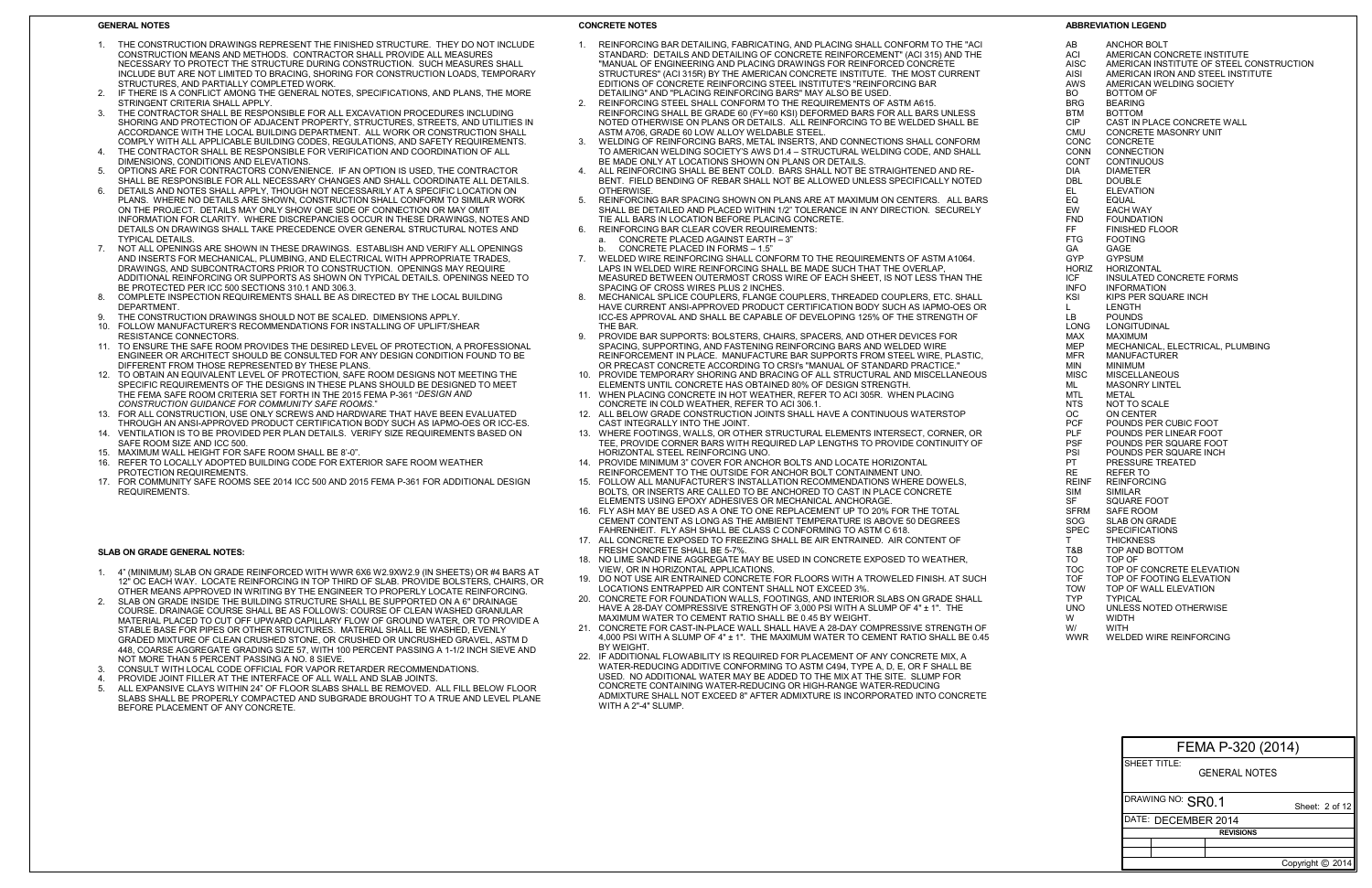#### **FOUNDATION NOTES**

1. ALL FOOTINGS SHALL BEAR ON AND BE FORMED BY CLEAN, UNDISTURBED, VIRGIN, NON-ORGANIC SOIL OR CONTROLLED ENGINEERED FILL WITH A MINIMUM NET BEARING CAPACITY OF 1500 PSF.

EXCAVATIONS SHALL BE EMPLOYED FOR WINTER CONSTRUCTION. BACKFILLING OF EXCAVATIONS SHALL BE DONE AS SOON AS POSSIBLE TO PROTECT FOUNDATIONS FROM FROST

2. EXTERIOR FOOTINGS SHALL BEAR AT OR BELOW MINIMUM BEARING DEPTH PER THE LOCAL BUILDING OFFICIAL. MINIMUM BEARING DEPTH IS 30" BELOW ADJACENT FINISHED GRADE.

3. STANDARD PROCEDURES OF FROST PROTECTION FOR FOUNDATIONS AND

9. EXCAVATION FOR FOOTINGS SHALL BE CUT TO ACCURATE SIZE AND DIMENSIONS AS SHOWN ON PLANS. ALL LOOSE MATERIAL BELOW FOOTINGS SHALL BE REMOVED AND THE SURFACE BROUGHT TO A REASONABLE TRUE AND LEVEL PLANE BEFORE PLACING **CONCRETE** 

4. ALL SOIL BELOW SLABS AND FOOTINGS SHALL BE PROPERLY COMPACTED AND SUBGRADE BROUGHT TO A TRUE AND LEVEL PLANE BEFORE PLACING CONCRETE. 5. FOUNDATION WALLS SHALL HAVE TEMPORARY BRACING BEFORE BACKFILL IS PLACED AGAINST THEM. TEMPORARY BRACING SHALL NOT BE REMOVED UNTIL WALL IS PERMANENTLY BRACED.

6. FOUNDATION PENETRATIONS SHALL BE SUBJECT TO APPROVAL BY A PROFESSIONAL ENGINEER OR ARCHITECT. PENETRATIONS SHALL BE THROUGH THE FOUNDATION STEMWALL OR WITH A MINIMUM OF 6" COVER BELOW FOOTING.

7. IN AREA OF THE BUILDING, EXISTING ORGANIC MATERIAL, UNSUITABLE SOIL, ABANDONED FOOTINGS, AND ANY OTHER EXISTING UNSUITABLE MATERIALS SHALL BE REMOVED.

8. DRAINAGE FILL SHALL BE A FREE-DRAINING GRANULAR MATERIAL. USE #57 STONE OR APPROVED EQUAL. REFER TO ASTM D448 FOR GRADATION.

10. WHEN INSTALLATION AND FOUNDATION REQUIREMENTS ARE ADDRESSED BY A LOCAL DESIGN PROFESSIONAL, THESE DESIGNS SHALL EXCEED THE DESIGN REQUIREMENTS SET FORTH IN THE ICC-500 FOR RESIDENTIAL SHELTERS FOR BOTH TORNADO AND HURRICANE HAZARDS.

#### **MASONRY GENERAL NOTES**

NAILS SHALL BE COMMON WIRE NAILS AS SPECIFIED ON THE PLANS. 4. FOLLOW MANUFACTURER'S RECOMMENDATIONS FOR INSTALLATION OF UPLIFT/SHEAR RESISTANCE CONNECTORS.

AT OPENINGS PROVIDE FOUR (4) 2X TRIMMER STUDS AT EACH SIDE OF OPENING. 12. SHEATHING MAY BE INSTALLED ON INSIDE OR OUTSIDE FACE. SINGLE LAYER TO BE INSTALLED ON OPPOSITE FACE.

- 1. COMPRESSIVE STRENGTH OF CONCRETE MASONRY CONSTRUCTION (CMU) SHALL BE AS FOLLOWS: MASONRY STRENGTH NOT SPECIFICALLY NOTED IN PLAN SHALL BE *f'm* = 1500 PSI MINIMUM
- 2. CONCRETE MASONRY SHALL BE HOLLOW LOAD-BEARING CONCRETE MASONRY UNITS CONFORMING TO ASTM C90,. ALL UNITS SHALL BE PLACED IN RUNNING BOND CONSTRUCTION WITH ALL VERTICAL CELLS IN ALIGNMENT EXCEPT AT DRY STACKED INFILL LOCATIONS.
- 3. MORTAR SHALL CONFORM TO REQUIREMENTS OF TYPE M OR S.
- 4. REINFORCING STEEL SHALL CONFORM TO THE REQUIREMENTS OF ASTM A615. REINFORCING SHALL BE GRADE 60 (FY=60 KSI) DEFORMED BARS FOR ALL BARS UNLESS NOTED OTHERWISE ON PLANS OR DETAILS. ALL REINFORCING TO BE WELDED SHALL BE ASTM A706, GRADE 60 LOW ALLOY WELDABLE STEEL.
- 5. WELDING OF REINFORCING BARS, METAL INSERTS, AND CONNECTIONS SHALL CONFORM TO AMERICAN WELDING SOCIETY'S AWS D1.4 – STRUCTURAL WELDING CODE, AND SHALL BE MADE ONLY AT LOCATIONS SHOWN ON PLANS OR DETAILS.
- 6. ALL REINFORCING SHALL BE BENT COLD. BARS SHALL NOT BE STRAIGHTENED AND RE-BENT. FIELD BENDING OF REBAR SHALL NOT BE ALLOWED UNLESS SPECIFICALLY NOTED **OTHERWISE**
- 7. REINFORCING BAR SPACING SHOWN ON PLANS ARE AT MAXIMUM ON CENTERS. ALL BARS SHALL BE DETAILED AND PLACED WITHIN 1/2" TOLERANCE PERPENDICULAR TO THE WALL AND WITHIN 2" TOLERANCE PARALLEL TO THE WALL. SUPPORT ALL REINFORCEMENT TO PREVENT DISPLACEMENT CAUSED BY CONSTRUCTION LOADS OR BY PLACEMENT OF GROUT AND MORTAR BEYOND ALLOWABLE TOLERANCES.
- 8. MASONRY GROUT SHALL BE IN ACCORDANCE WITH ASTM C476. GROUT EXCEPT FOR SELF-CONSOLIDATING GROUT SHALL HAVE A SLUMP BETWEEN 8 AND 11" WHEN MEASURED IN ACCORDANCE WITH ASTM C143. ALL CELLS IN CONCRETE MASONRY UNITS SHALL BE SOLID GROUTED. EXCEPTION: DRY-STACKED MASONRY FOR WOOD-FRAME INFILL OPTION.
- 9. REFERENCE MASONRY DEVELOPMENT AND SPLICE TABLE FOR REINFORCING BAR LAP LENGTHS IN MASONRY CONSTRUCTION.
- 10. MINIMUM VERTICAL WALL REINFORCING SHALL BE AS INDICATED IN THE PLANS AND SHALL BE FULL HEIGHT IN CENTER OF GROUTED CELL AT WALL INTERSECTIONS, CORNERS AND DOOR JAMBS.
- 11. MINIMUM HORIZONTAL WALL REINFORCING SHALL INCLUDE A BOND BEAM AT THE TOP OF THE WALL WITH A MINIMUM OF 1 NO.4 BAR CONTINUOUS AROUND PERIMETER FOR 6" MASONRY WALLS AND 1 NO. 5 CONTINUOUS AROUND THE PERIMETER FOR 8" MASONRY WALLS. PROVIDE BENT BARS PER TYPICAL DETAILS TO MATCH AND LAP WITH HORIZONTAL BOND BEAM REINFORCING AT CORNERS AND WALL INTERSECTIONS TO MAINTAIN CONTINUITY OF BOND BEAM REINFORCEMENT.
- 12. MINIMUM MASONRY LINTEL SHALL BE AS INDICATED IN THE PLANS. ALL LINTEL REINFORCING SHALL EXTEND 2 FEET PAST JAMBS UNLESS NOTED OTHERWISE ON PLANS OR DETAILS.
- 13. MASONRY VENEER SHALL BE ATTACHED TO SUPPORTING WALL FRAMING WITH 3/16" DIA. WALL TIES OR DOVETAIL-TYPE METAL TIES OF EQUIVALENT STIFFNESS EMBEDDED INTO HORIZONTAL MORTAR JOINTS. MAXIMUM VERTICAL SPACING OF TIES SHALL BE 16". MAX HORIZONTAL SPACING SHALL BE 24". TIES IN ALTERNATE COURSES SHALL BE STAGGERED. PROVIDE 9 GA. WIRE REINFORCING IN HORIZONTAL MORTAR JOINTS AT 16" O.C. ENGAGE 9 GA. WIRE WITH WALL ANCHOR TIES.
- 
- 14. LOOSE ANGLE BRICK LINTELS SHALL BE SPECIFIED BY OTHERS.<br>15. RETAINING WALLS, BASEMENT WALLS, ETC., SHALL BE ADEQUAT RETAINING WALLS, BASEMENT WALLS, ETC., SHALL BE ADEQUATELY WATERPROOFED AND DRAINED AS SPECIFIED BY OTHERS.
- 16. WHERE VERTICAL REINFORCING INTERSECTS HORIZONTAL REINFORCING, BOTH SHALL BE **CONTINUOUS**
- 17. MAXIMUM HEIGHT FOR GROUT POUR SHALL NOT EXCEED 64" UNLESS A CLEANOUT IS PROVIDED AT THE BOTTOM OF EACH CELL CONTAINING REINFORCEMENT OR AT A MAXIMUM HORIZONTAL SPACING OF 32" WHICHEVER IS LESS.
- 18. FOLLOW ALL MANUFACTURER'S INSTALLATION RECOMMENDATIONS WHERE DOWELS, BOLTS, OR INSERTS ARE CALLED TO BE ANCHORED TO CAST IN PLACE CONCRETE ELEMENTS USING EPOXY ADHESIVES OR MECHANICAL ANCHORAGE.
- 1. DESIGN CODES<br>
IRC 2012 / IBC 2012 / FEMA P-361 3RD,2015 /ICC 500-2014<br>
IV **RISK CATEGORY**
- 2. GRAVITY LOADS
	- A. TYPICAL ROOF DEAD LOAD SELF WEIGHT COLLATERAL LOAD 5 PSF
	- B. LIVE LOADS TYPICAL ROOF LIVE LOAD (LR) 100 PSF MIN
	- C. ROOF SNOW LOAD
		- CONSULT LOCAL PROFESSIONAL ENGINEER FOR THE DESIGN OF SNOW LOADS WHEN SNOW LOADS COULD EXCEED THE SPECIFIED ROOF LIVE LOAD.
- 3. LATERAL LOADS

| FEMA P-320 (2014)   |                      |  |  |                  |
|---------------------|----------------------|--|--|------------------|
| <b>SHEET TITLE:</b> | <b>GENERAL NOTES</b> |  |  |                  |
| DRAWING NO: SR0.2   |                      |  |  | Sheet: 3 of 12   |
| DATE: DECEMBER 2014 |                      |  |  |                  |
|                     | <b>REVISIONS</b>     |  |  |                  |
|                     |                      |  |  |                  |
|                     |                      |  |  |                  |
|                     |                      |  |  | Copyright © 2014 |

#### **GENERAL WOOD FRAMING NOTES**

1. WOOD FRAMING LUMBER TO HAVE MODULUS OF ELASTICITY = 1,200,000 PSI MIN. AND Fb = 850 PSI. MIN. FOR NORMAL DURATION LOADING. EXAMPLES OF ACCEPTABLE GRADE AND SPECIES OF FRAMING LUMBER INCLUDE #2 AND BETTER SOUTHERN PINE, DOUGLAS FIR, HEM-FIR, AND SPRUCE-PINE-FIR. 2. PLYWOOD SHOULD BE RATED SHEATHING SPAN RATING 32/16, MIN. 23/32

- 
- THICKNESS.

**CHASE** 

- 
- 

5. ALL PLYWOOD JOINTS SHOULD BE SOLIDLY BLOCKED w/ 2x6.

6. WALL AND CEILING PENETRATIONS THROUGH THE MISSILE PROTECTION SHEATHING SHALL BE MINIMIZED.

7. DO NOT DRILL THROUGH WALL STUDS OR TOP AND BOTTOM PLATES FOR MEP SUPPLY LINES OR VENTS. INSTALL MEP SUPPLY LINES AND VENTS IN PLUMBING

8. ALL WOOD FRAMING SHALL BE FREE OF LARGE KNOTS, WARPS, SPLITS, OR DEFECTS.

9. WHERE CALLED FOR ON THE PLANS TO USE FRAMING ANCHORS USE GALVANIZED OR CORROSION-RESISTANT EQUIVALENT STEEL FRAMING ANCHORS. 10. ALL LUMBER IN CONTACT WITH CONCRETE OR MASONRY SHALL BE TREATED AND SHALL COMPLY WITH APPLICABLE REQUIREMENTS OF AWPA STANDARD U1, USE CATEGORY UC3B.

#### **COLD-FORM (LIGHT GAUGE) SHEATHING NOTES**

- 1. YIELD STRENGTH FOR METAL IS 36 KSI MINIMUM
- 2. IN HURRICANE-PRONE REGIONS, ALL METAL SHOULD BE G60 GALVANIZED BY THE MANUFACTURER.
- 3. SAFE ROOM W/ STEEL SHEATHING COVERED W/ GYP. BOARD FINISH OR OTHERWISE SEPARATED FROM CONTACT BY SAFE ROOM OCCUPANTS NEED NOT BE GROUNDED. 4. SAFE ROOM W/ STEEL SHEATHING UNCOVERED AND AVAILABLE FOR CONTACT BY
- SAFE ROOM OCCUPANTS MUST BE GROUNDED AT A SINGLE LOCATION W/ COPPER WIRE AND GROUND ROD TO MEET NATIONAL ELECTRIC CODE AND LOCAL REQUIREMENTS.

#### **DESIGN CRITERIA FEMA P-320**

| А. | WIND LOADS                      |         |
|----|---------------------------------|---------|
|    | WIND SPEED                      | 250 MPH |
|    | WIND IMPORTANCE FACTOR (I)      | 1.0     |
|    | <b>EXPOSURE CATEGORY</b>        | С       |
|    | DIRECTIONALITY FACTOR (Kd)      | 1.0     |
|    | TOPOGRAPHIC FACTOR (Kzt)        | 1.0     |
|    | <b>INTERNAL PRESSURE (GCpi)</b> | ±0.55   |
|    |                                 |         |

- B. SEISMIC LOADS
	- IN AREAS OF HIGH OR MODERATE SEISMIC DESIGN, CONSULT A LOCAL DESIGN PROFESSIONAL. SEE SECTION 4.2 OF P-320 FOR MORE INFORMATION.

15 POUND 2x4 AT 100MPH<br>15 POUND 2x4 AT 67MPH

4. MISSILE IMPACT CRITERIA

- 
- **HORIZONTAL SURFACES**

#### **DOOR NOTES**

- 1. THE SELECTED DOOR SHALL MEET THE DESIGN CRITERIA OF 2015 FEMA P-361 AND 2014 ICC-500. ALL DOORS SHALL BE A TESTED ASSEMBLY AND INSTALLED PER MANUFACTURES RECOMMENDATIONS.
- FOR WOOD FRAMED SAFE ROOM, DOOR MUST BE PLACED ON LONGEST WALL. 3. FOR SMALL BUSINESS APPLICATIONS, DOORS ARE REQUIRED TO BE ADA
- ACCESSIBLE WITH A MINIMUM WIDTH OF 3'-0".

#### **INSULATED CONCRETE FORMS GENERAL NOTES**

- 1. ICF SYSTEM UTILIZED SHALL BE FLAT PANEL SYSTEM PROVIDING CONSISTENT WALL THICKNESS ACROSS THE ENTIRE WALL. DO NOT USE WAFFLE, SCREEN, POST AND BEAM ETC. ICF SYSTEMS.
- 2. EXTREME CARE SHOULD BE TAKEN WHEN VIBRATING THE CONCRETE INSIDE THE PERMANENT ICF FORMS TO ASSURE CONSOLIDATION OF CONCRETE AND TO ELIMINATE VOIDS IN THE WALL. LIKEWISE, CARE SHOULD BE TAKEN NOT TO OVER-VIBRATE CONCRETE THUS SEGREGATING AGGREGATE.
- 3. REFERENCE ICF MANUFACTURE FOR MAXIMUM POUR HEIGHTS.
- 4. CONCRETE FOR ICF WALLS SHALL HAVE A 28-DAY COMPRESSIVE STRENGTH OF 4,000 PSI WITH A SLUMP OF 6"+/-1" PER MANUFACTURE RECOMMENDATIONS. THE MAXIMUM WATER TO CEMENT RATIO SHALL BE 0.45 BY WEIGHT.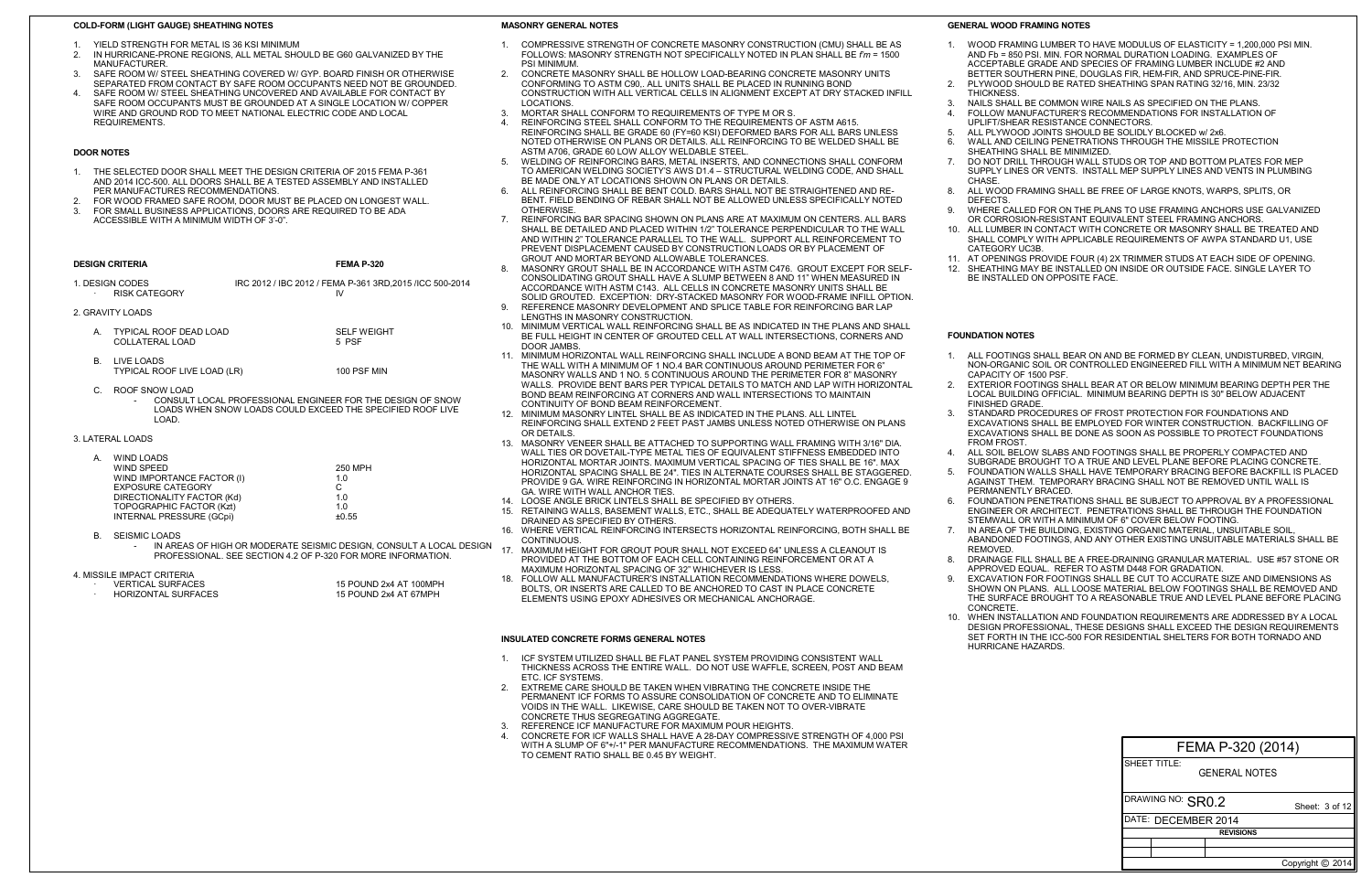|                           | <b>CONCRETE DEVELOPMENT AND SPLICE</b> |                              |            |                 |            |                 |                       |
|---------------------------|----------------------------------------|------------------------------|------------|-----------------|------------|-----------------|-----------------------|
|                           |                                        | LAP SPLICE LENGTHS (INCHES)  |            |                 |            |                 |                       |
|                           |                                        | TENSION (CLASS B SPLICE)     |            |                 |            |                 | <b>COMPRESSION</b>    |
| <b>BAR</b><br><b>SIZE</b> | f'c=3000 psi                           |                              |            | $fc = 4000$ psi |            | $fc = 5000$ psi | 3000, 4000 & 5000 psi |
|                           | <b>TOP</b>                             | <b>OTHER</b>                 | <b>TOP</b> | <b>OTHER</b>    | <b>TOP</b> | <b>OTHER</b>    |                       |
| 3                         | 21                                     | 16                           | 21         | 16              | 21         | 16              | 12                    |
| 4                         | 23                                     | 17                           | 21         | 16              | 21         | 16              | 15                    |
| 5                         | 28                                     | 21                           | 24         | 18              | 23         | 17              | 19                    |
| 6                         | 34                                     | 26                           | 29         | 22              | 26         | 20              | 23                    |
| $\overline{7}$            | 52                                     | 40                           | 45         | 34              | 41         | 31              | 26                    |
| 8                         | 62                                     | 47                           | 54         | 41              | 49         | 37              | 30                    |
|                           |                                        | DEVELOPMENT LENGTHS (INCHES) |            |                 |            |                 |                       |
|                           |                                        | TENSION (CLASS B SPLICE)     |            |                 |            |                 | <b>COMPRESSION</b>    |
| <b>BAR</b><br><b>SIZE</b> | $fc = 3000$ psi                        |                              |            | $fc = 4000$ psi |            | f'c=5000 psi    | 3000, 4000 & 5000 psi |
|                           | <b>TOP</b>                             | <b>OTHER</b>                 | <b>TOP</b> | <b>OTHER</b>    | <b>TOP</b> | <b>OTHER</b>    |                       |
| 3                         | 25                                     | 17                           | 22         | 15              | 19         | 13              | 8                     |
| 4                         | 33                                     | 22                           | 29         | 19              | 26         | 17              | 11                    |
| 5                         | 42                                     | 28                           | 36         | 24              | 32         | 22              | 14                    |
| 6                         | 50                                     | 33                           | 43         | 29              | 39         | 26              | 16                    |

#### CONCRETE MATERIAL | SPAN | 8 FT | ≤ 10 FT | ≤ 12 FT | ≤ 14 FT CONCRETE THICKNESS REINFORCEMENT 4" #4 BAR EW AT 10" OC 6" #5 BAR EW AT 12" OC 6" #5 BAR EW AT 6" OC 6" #5 BAR EW AT 6" OC WOOD JOIST(S)  $(2) 2x6 A T 12" O C$  (2)  $2x8 A T 12" O C$  (2)  $2x10 A T 12" O C$  (2)  $2x10 A T 12" O C$ NOTES:  $\leq$  10 FT  $\qquad$   $\leq$  12 FT  $\qquad$   $\leq$  14 FT

1. WOOD FRAMED SAFE ROOMS CAN ONLY USE WOOD FRAMED ROOF DESIGNS<br>2. WHEN USING WOOD ROOF WITH CONCRETE, CMU, OR ICF WALLS, SHEATHING

37

#### NOTES:

1. TOP BARS ARE HORIZONTAL REINFORCEMENT PLACED SO THAT MORE THAN 12" OF FRESH CONCRETE IS CAST BELOW THE REINFORCEMENT.

2. LAP SPLICE LENGTHS ARE BASED ON BARS SPACED AT 4 BAR DIAMETERS OR MORE ON CENTER. NOTIFY ENGINEER IF SPACING IS LESS THAN 4 BAR DIAMETERS.

6 | 50 | 33 | 43 | 29 | 39 | 26 | 16 7 | 72 | 48 | 63 | 42 | 56 | 37 | 19

63 71

8 | 82 | 55 | 71 | 47 | 64 | 42 | 22

 $\overline{\text{SR0.3}}$ 

|                   |                              | <b>MASONRY DEVELOPMENT AND SPLICE LENGTHS</b> |
|-------------------|------------------------------|-----------------------------------------------|
| <b>BAR</b>        | <b>TENSION / COMPRESSION</b> |                                               |
| SI <sub>7</sub> F | 6" MASONRY                   | 8" MASONRY                                    |
| з                 | 12                           | 12                                            |
|                   | 20                           | 15                                            |
|                   | 32                           | 23                                            |
|                   | 54                           | 43                                            |
|                   |                              |                                               |

#### CONCRETE DEVELOPMENT AND SPLICE TABLE  $\begin{bmatrix} 5 \end{bmatrix}$  MASONRY DEVELOPMENT & SPLICE LENGTHS 5 SR<sub>0.3</sub>

**ROOF DESIGN OPTIONS**

2. WHEN USING WOOD ROOF WITH CONCRETE, CMU, OR ICF WALLS, SHEATHING MUST BE INSTALLED ON INTERIOR OF CEILING AS SHOWN ON DETAIL 9/SR1.0

|                     | FEMA P-320 (2014) |
|---------------------|-------------------|
| <b>SHEET TITLE:</b> | <b>TABLES</b>     |
| DRAWING NO: SR0.3   | Sheet: 4 of 12    |
| DATE: DECEMBER 2014 |                   |
|                     | <b>REVISIONS</b>  |
|                     |                   |
|                     |                   |
|                     | Copyright © 2014  |

NOTES:

\* THE PLATE WASHER SHALL BE CENTERED ON THE BOTTOM PLATE WITH A STANDARD CUT WASHER BETWEEN THE PLATE WASHER AND NUT. WHEN IN CONTACT WITH PRESERVATIVE TREATED PLATE, IT IS RECOMMENDED TO INSTALL HOT-DIPPED GALVANIZED (HDG) FINISH.

\*\* AT TIME OF PUBLICATION, NO EQUIVALENT USP CONNECTOR AVAILABLE. PLATE WASHER MAY BE FABRICATED FROM 3 GAGE STEEL: 3" LONG x 4 1/2" WIDE

| <b>WOOD CONSTRUCTION CONNECTOR SCHEDULE</b> |                                                 |                                     |                                        |  |
|---------------------------------------------|-------------------------------------------------|-------------------------------------|----------------------------------------|--|
| <b>LOCATION</b>                             | <b>REQUIRED UPLIFT</b><br><b>CAPACITY (LBS)</b> | <b>SIMPSON</b><br><b>STRONG-TIE</b> | <b>UNITED STEEL</b><br><b>PRODUCTS</b> |  |
| A                                           | 800                                             | HGA10                               | HGA10                                  |  |
| B                                           | 1,850                                           | SSTB16 AND BPS 5/8-6*               | STB16 **                               |  |
| С                                           | 1.500                                           | 2-MTS12                             | 2-MTW12                                |  |
| D                                           | 1.500                                           | HETA16                              | HTA <sub>16</sub>                      |  |
| E                                           | 800                                             | HGAM10                              | HGAM10                                 |  |
| F                                           | 1.500                                           | LGT <sub>2</sub>                    | LUGT <sub>2</sub>                      |  |
| G                                           | 1,700                                           | $2-SP6$                             | 2-SPT6                                 |  |
| н                                           | 1,700                                           | HETA 16 OR PAI23                    | $2-HTA12$                              |  |
|                                             | 4,500                                           | HDU8-SDS2.5                         | PHD <sub>8</sub>                       |  |

|                    | <b>FOOTING SCHEDULE</b> |                      |                                                            |  |  |
|--------------------|-------------------------|----------------------|------------------------------------------------------------|--|--|
| <b>WALL TYPE</b>   | ROOF TYPE               | <b>FOOTING SIZE</b>  | <b>REINFORCEMENT</b>                                       |  |  |
| <b>WOOD FRAME</b>  | <b>WOOD</b>             | 4'-0" x 1'-6" x CONT | (5) #5 BAR x CONT LONG. AND #5 BAR x 3'-6" TRANS AT 12" OC |  |  |
| IWOOD / CMU INFILL | <b>WOOD</b>             | 3'-0" x 1'-3" x CONT | (4) #5 BAR x CONT LONG. AND #5 BAR x 2'-6" TRANS AT 12" OC |  |  |
| 6" CMU             | WOOD OR CONCRETE        | 2'-3" x 1'-0" x CONT | (4) #5 BAR x CONT LONG. AND #5 BAR x 1'-9" TRANS AT 12" OC |  |  |
| 8" CMU             | WOOD OR CONCRETE        | 2'-0" x 1'-0" x CONT | (3) #5 BAR x CONT LONG. AND #5 BAR x 1'-6" TRANS AT 12" OC |  |  |
| <b>CONCRETE</b>    | <b>WOOD</b>             | 2'-3" x 1'-3" x CONT | (4) #5 BAR x CONT LONG. AND #5 BAR x 1'-9" TRANS AT 12" OC |  |  |
|                    | <b>CONCRETE</b>         | 2'-0" x 1'-0" x CONT | (3) #5 BAR x CONT LONG. AND #5 BAR x 1'-6" TRANS AT 12" OC |  |  |
| <b>ICF</b>         | <b>WOOD</b>             | 2'-3" x 1'-3" x CONT | (4) #5 BAR x CONT LONG. AND #5 BAR x 1'-9" TRANS AT 12" OC |  |  |
|                    | <b>CONCRETE</b>         | 2'-0" x 1'-0" x CONT | (3) #5 BAR x CONT LONG. AND #5 BAR x 1'-6" TRANS AT 12" OC |  |  |
|                    | <b>FOOTING SCHEDULE</b> |                      |                                                            |  |  |

BECAUSE NOT ALL CONTRACTORS ARE FAMILIAR WITH THE TYPE OF STRUCTURAL CONNECTORS SHOWN IN THESE DRAWINGS, THE NAMES OF TWO COMPANIES THAT MANUFACTURE CONNECTORS HAVE BEEN INCLUDED IN THIS TABLE. THE LIST OF COMPANIES IS NOT, HOWEVER, EXHAUSTIVE. ADDITIONALLY, THIS LIST IS NOT INTENDED TO EXPRESS A PREFERENCE FOR THOSE MANUFACTURERS AND / OR THEIR PRODUCTS BY THE UNITED STATES GOVERNMENT NOR IS IT AN ENDORSEMENT OF THOSE MANUFACTURERS AND / OR THEIR PRODUCTS.

USE ONLY HARDWARE THAT HAVE BEEN EVALUATED THROUGH AN ANSI-APPROVED PRODUCT CERTIFICATION BODY SUCH AS IAPMO-OES OR ICC-ES.

NOTES:

ICF WALL THICKNESS REFERS TO THE CONCRETE THICKNESS OF THE ICF WALL, NOT THE TOTAL THICKNESS OF THE WALL.

2. REFERENCE SPLICE TABLE FOR EXTENSION OF HEADER REINFORCEMENT PAST OPENING.<br>3. 6" CMU WALLS CAN ONLY BE USED ON SAFE ROOMS 8'-0"x8'-0" OR SMALLER

| TIALLINLIII VINJLIIILIII VYIILUULL |                        |                                 |                                  |                                             |              |
|------------------------------------|------------------------|---------------------------------|----------------------------------|---------------------------------------------|--------------|
| <b>WALL REINFORCEMENT</b>          |                        |                                 | <b>OPENING REINFORCEMENT</b>     |                                             |              |
| <b>WALL TYPE</b>                   | <b>VERTICAL</b>        | <b>HORIZONTAL</b>               | VERTICAL (JAMB)                  | HORIZONTAL (HEADER)                         | <b>NOTES</b> |
| 6" CMU                             | $(1)$ #5 BAR AT 16" OC | REINFORCEMENT PER GENERAL NOTES | (1) #5 BAR PER CELL OVER 2'-0" * | 16" BOND BEAM w/ (1) #5 BAR TOP AND BTM   3 |              |
| 8" CMU                             | $(1)$ #5 BAR AT 40" OC | REINFORCEMENT PER GENERAL NOTES | (1) #5 BAR PER CELL OVER 2'-0" * | 16" BOND BEAM w/ (1) #5 BAR TOP AND BTM   2 |              |
| 6" CONCRETE                        | #4 BAR AT 12" OC       | #4 BAR AT 12" OC                | $(3)$ #5 BAR AT 6" OC *          | $(1)$ #5 BAR TOP AND BTM                    |              |
| 4" ICF                             | #4 BAR AT 12" OC       | #4 BAR AT 12" OC                | $(3)$ #5 BAR AT 6" OC *          | $(1)$ #5 BAR TOP AND BTM                    | 1,2          |
| 6" ICF                             | #4 BAR AT 12" OC       | #4 BAR AT 12" OC                | $(3)$ #5 BAR AT 6" OC *          | $(1)$ #5 BAR TOP AND BTM                    | 1,2          |
| $ \sim - - \sim$                   |                        |                                 |                                  |                                             |              |

3. 6" CMU WALLS CAN ONLY BE USED ON SAFE ROOMS 8'-0"x8'-0" OR SMALLER

\* AT 1'-4" WALL END, THIRD BAR MAY BE SET IN ADJACENT WALL

<u>SRU.3</u>

## 1 WALL REINFORCEMENT SCHEDULE

SR<sub>0.3</sub>

## WOOD CONSTRUCTION CONNECTOR SCHEDULE

## ROOF DESIGN OPTIONS

# SR<sub>0.3</sub>

3

## WALL REINFORCEMENT SCHEDULE

4 SR0.3

6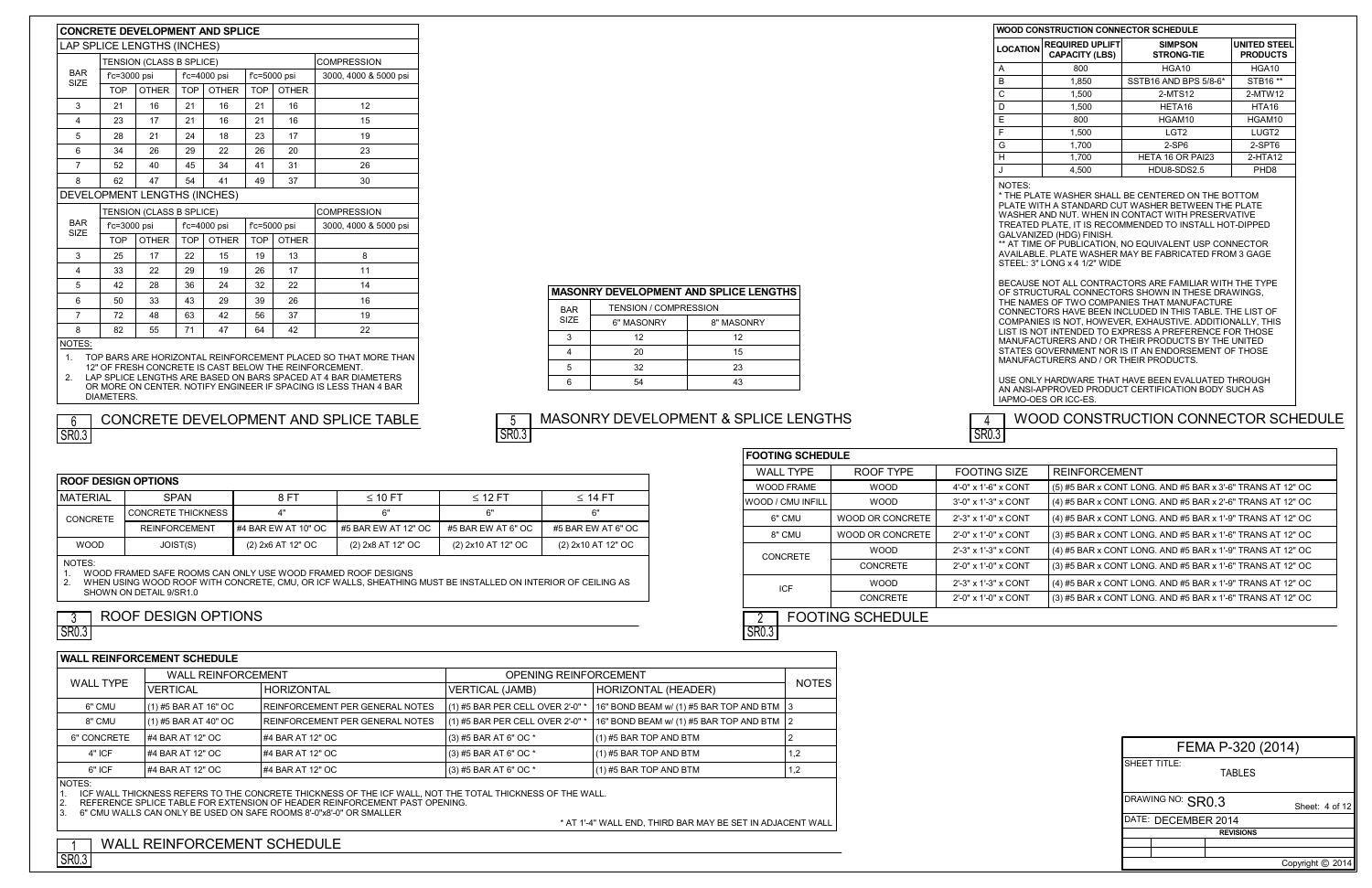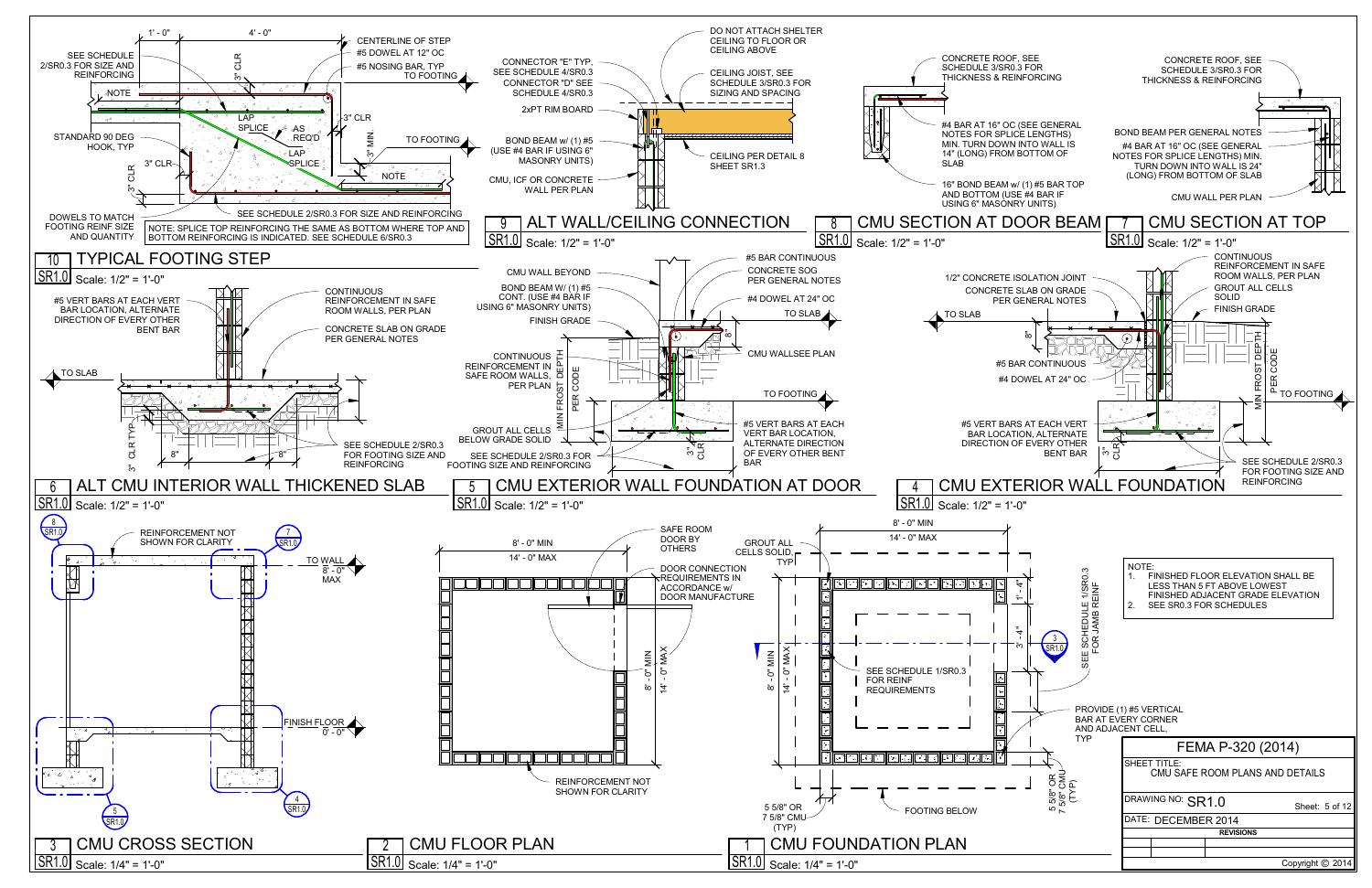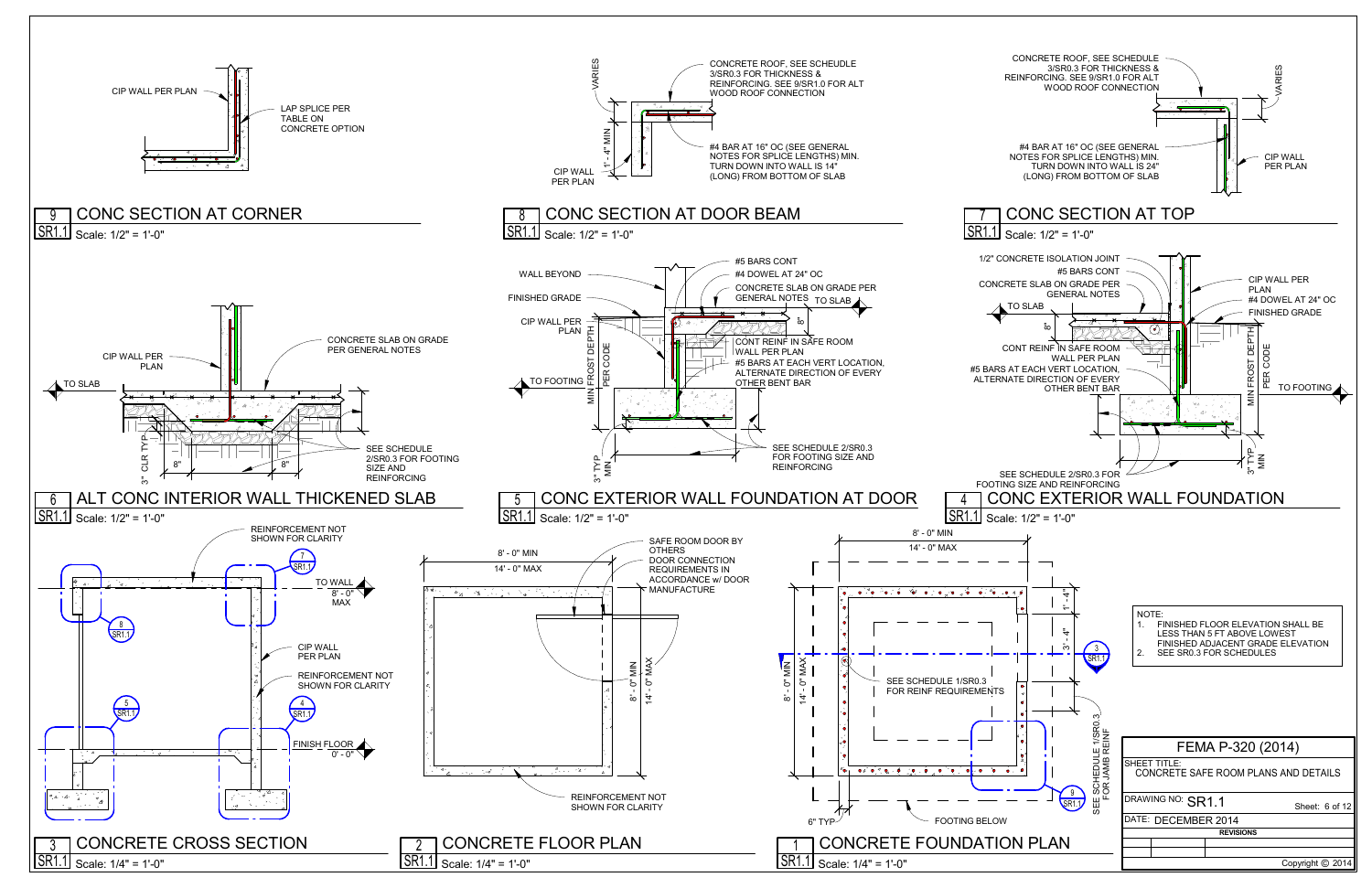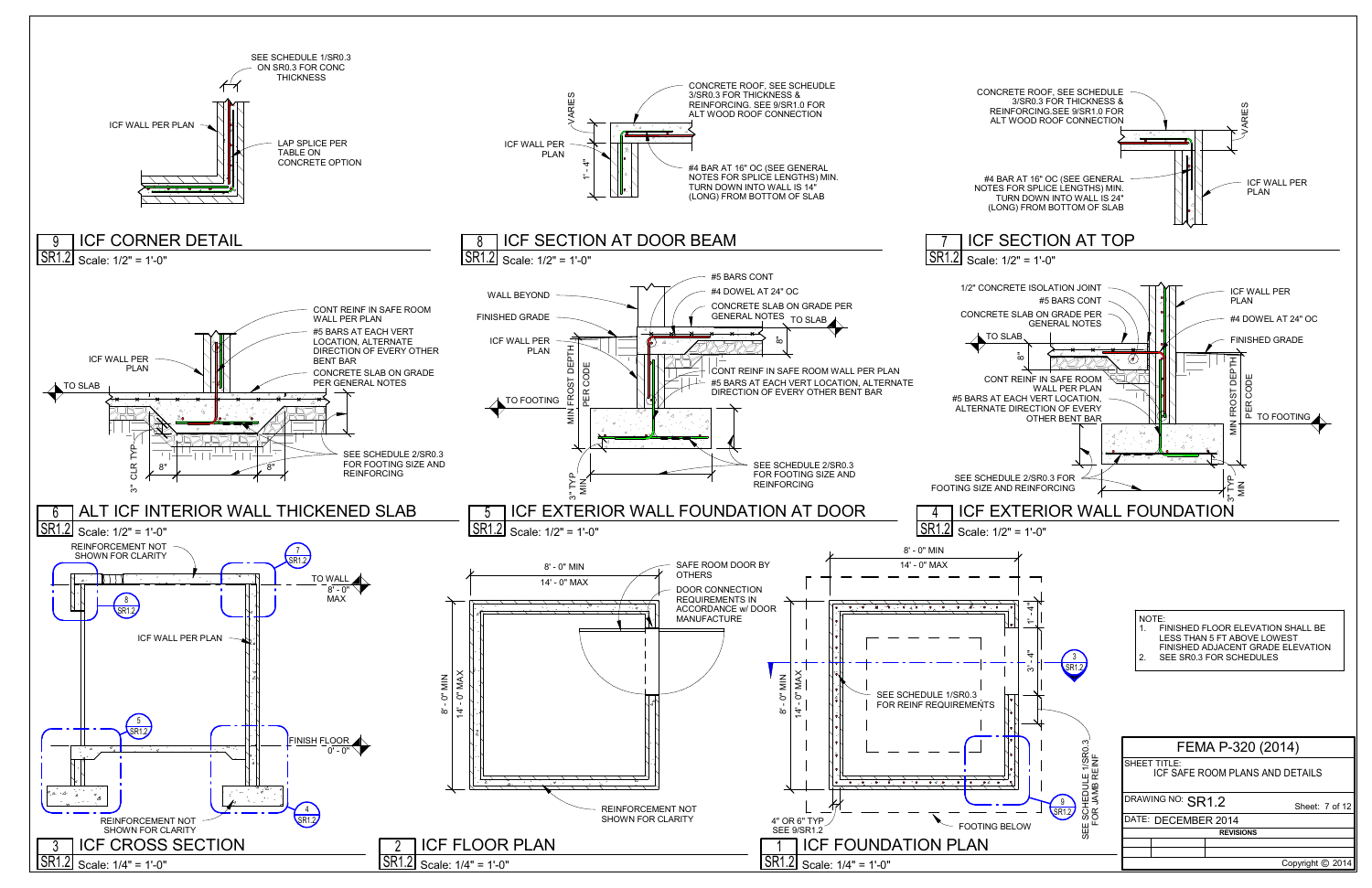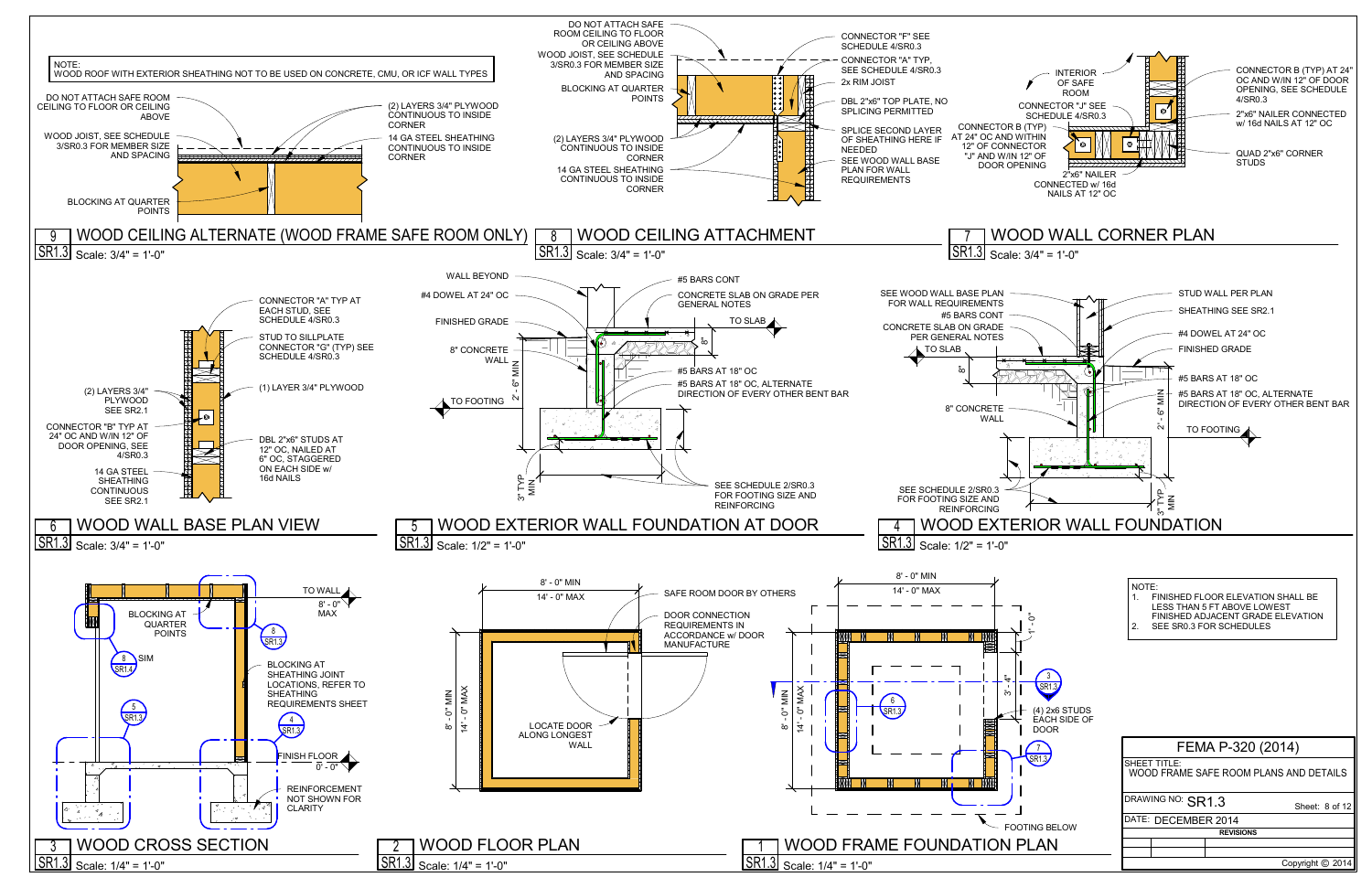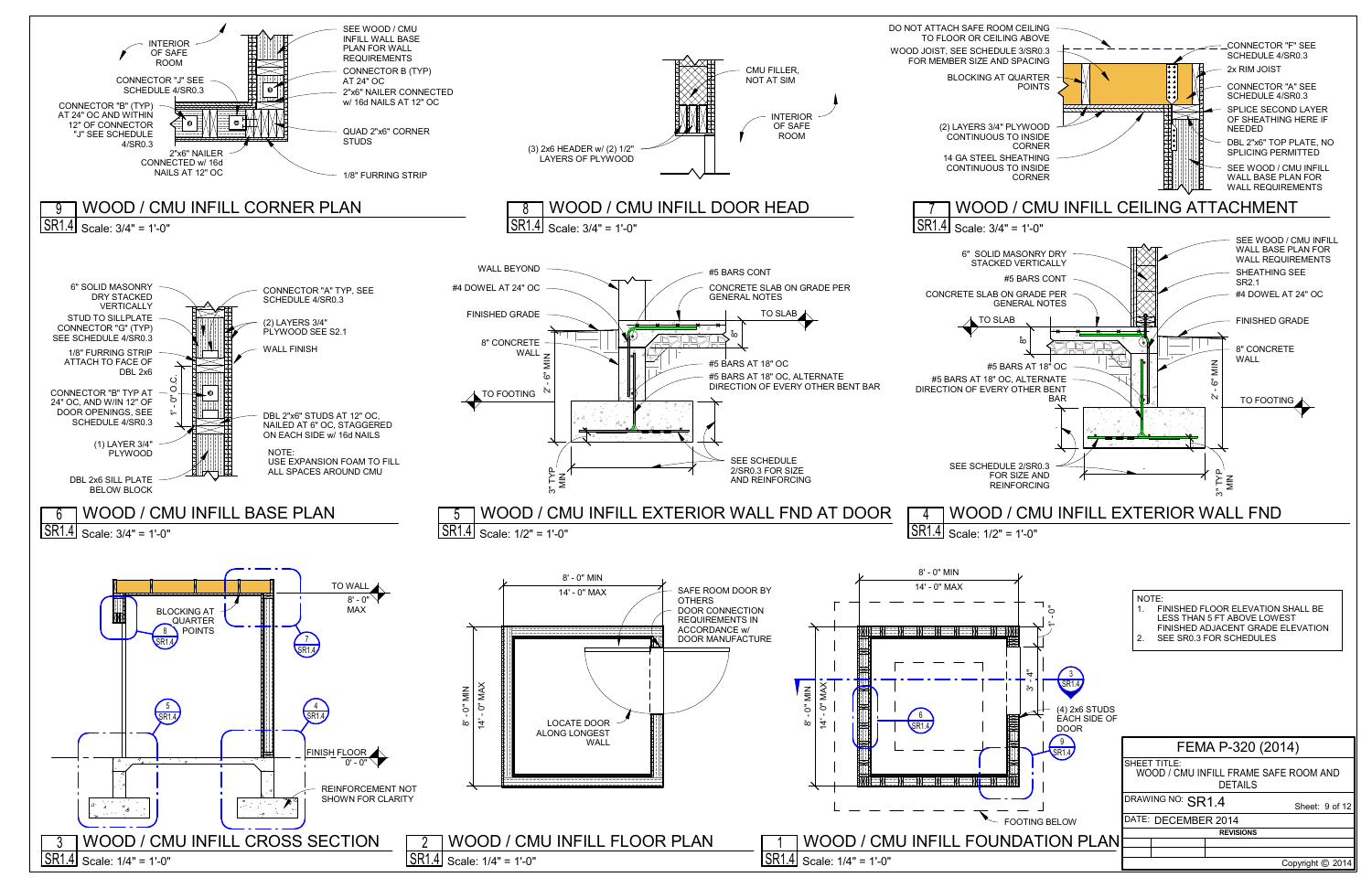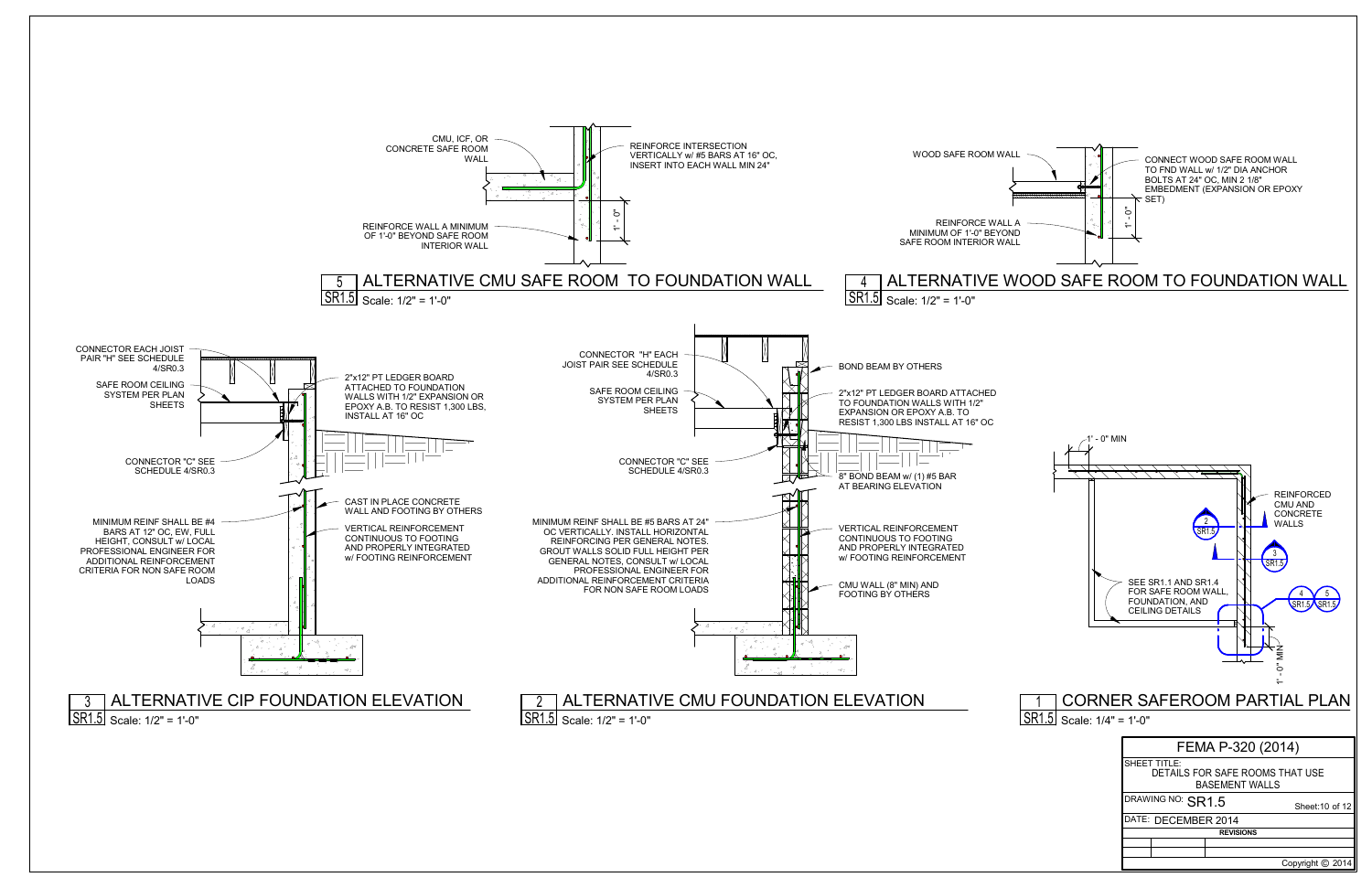